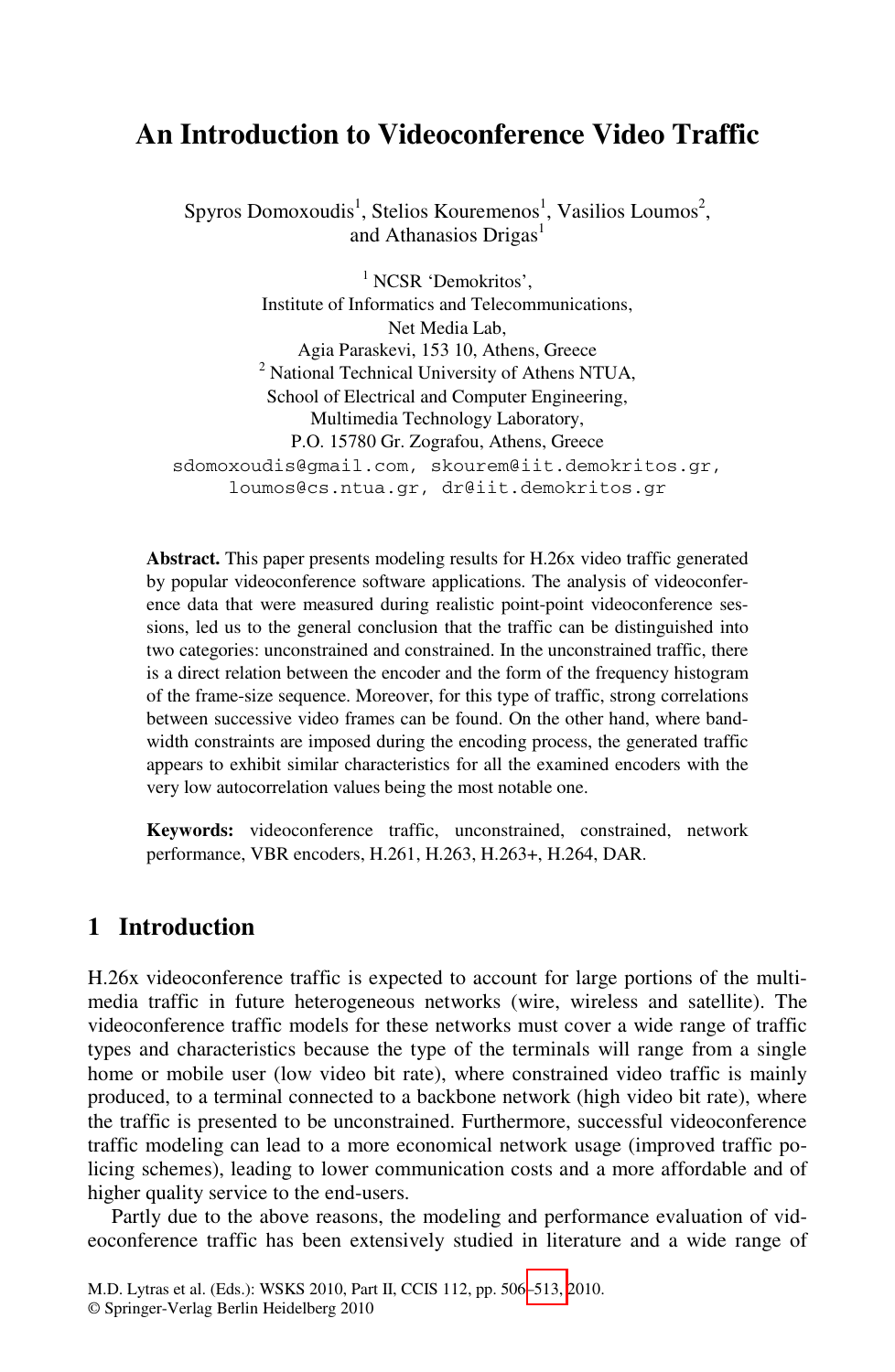modeling methods exist. The results of relevant early studies [2],[3],[4],[5],[6],[7],[8],[9] concerning the statistical analysis of variable bit rate videoconference streams being multiplexed in ATM networks, indicate that the histogram of the videoconference frame-size sequence exhibits an asymmetric bell shape and that the autocorrelation function decays approximately exponentially to zero. An important body of knowledge, in videoconference traffic modeling, is the approach in [6] where the DAR(1) [1] model was proposed. More explicitly, in this study, the authors noted that AR models of at least order two are required for a satisfactory modeling of the examined H.261 encoded traffic patterns. However, in the same study, the authors observed that a simple DAR(1) model, based on a discrete-time, discrete state Markov Chain performs better - with respect to queuing - than a simple AR(2) model. The results of this study are further verified by similar studies of videoconference traffic modeling [8] and VBR video performance and simulation ([7] and [11]). In [14], Dr Heyman proposed and evaluated the GBAR process, as an accurate and well performed single-source videoconference traffic model.

The DAR(1) and GBAR(1) models provide a basis for videoconference traffic modeling through the matching of basic statistical features of the sample traffic. On this basis and towards the modeling of videoconference traffic encoded by the Intra-H261 encoder of the ViC tool, the author in [17] proposed a DAR(p) model using the Weibull instead of the Gamma density for the fit of the sample histogram. In [13], the authors concluded that Long Range Dependence (LRD) has minimal impact on videoconference traffic modeling.

Relevant newer studies of videoconference traffic modeling reinforce the general conclusions obtained by the above earlier studies by evaluating and extending the existing models and also proposing new methods for successful and accurate modeling. An extensive public available library of frame size traces of unconstrained and constrained MPEG-4, H.263 and H.263+ offline encoded video was presented in [19] along with a detailed statistical analysis of the generated traces. In the same study, the use of movies, as visual content, led to frames generation with a Gamma-like framesize sequence histogram (more complex when a target rate was imposed) and an autocorrelation function that quickly decayed to zero (a traffic model was not proposed though in the certain study).

Of particular relevance to our work is the approach in [20], where an extensive study on multipoint videoconference traffic (H.261-encoded) modeling techniques was presented. In this study, the authors discussed methods for correctly matching the parameters of the modeling components to the measured H.261-encoded data derived from realistic multipoint conferences (in "continuous presence" mode).

The above studies certainly constitute a valuable body of knowledge. However, most of the above studies examine videoconference traffic traces compressed by encoders (mainly H.261) that were operating in an unconstrained mode and as a result produced traffic with similar characteristics (frame-size histogram of Gamma form and strong short-term correlations). Today, a large number of videoconference platforms exist, the majority of them operating over IP-based networking infrastructures and using practical implementations of the H.261 [24], H.263 [25],[26], H.263+ [25],[26] and H.264 encoders [27]. The above encoders operate on sophisticated commercial software packages that are able of working in both unconstrained and constrained modes of operation. In unconstrained VBR mode, the video system operates independently of the network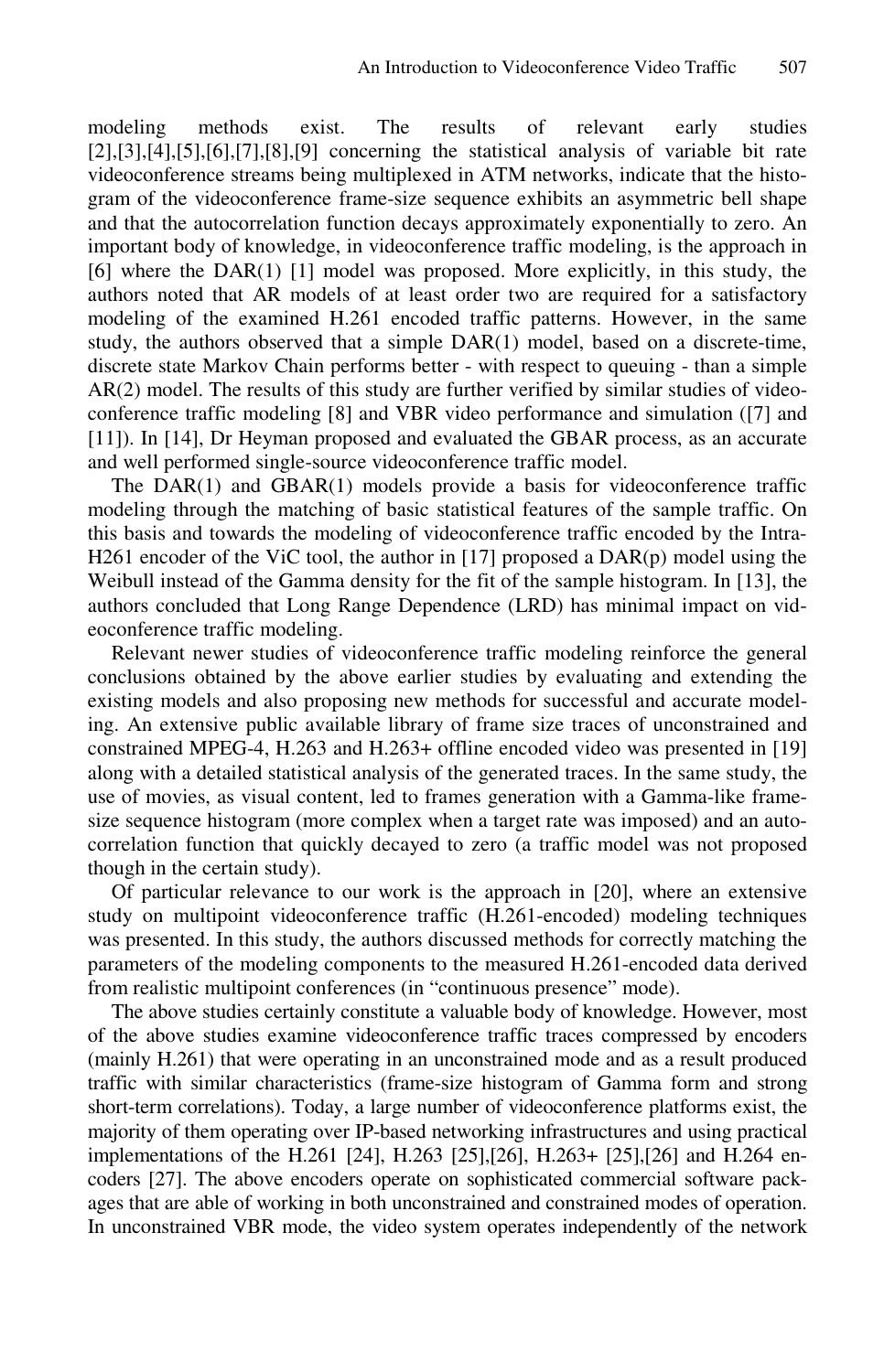(i.e. using a constant quantization scale throughout transmission). In the constrained mode, the encoder has knowledge of the networking constraints (either imposed off-line by the user or on-line by an adaptive bandwidth adjustment mechanism of the encoder) and modulate its output in order to achieve the maximum video quality for the given content (by changing the quantization scale, skipping frames or combining multiple frames into one). Furthermore, most of the previous studies have dealt with the H.261 encoding of movies (like Starwars) that exhibit abrupt scene changes. However, the traffic patterns generated by differential coding algorithms depend strongly on the variation of the visual information. For active sequences (movies), the use of a single model based on a few physically meaningful parameters and applicable to a large number of sequences does not appear to be possible. However, for videoconference, this is more probable as the visual information is a typical head and shoulders content that does not contain abrupt scene changes and is consequently more amenable to modeling. Moreover, an understanding of the statistical nature of the constrained VBR sources is useful for designing call admission procedures. Modeling constrained VBR sources, to the best knowledge of these authors, is an open area for study. Our approach towards this direction was to gather video data generated by constrained VBR encoders that used a particular rate control algorithm to meet a predefined channel constraint and then model the resulting trace using techniques similar to those used for unconstrained VBR. The difficulty with this approach is that the resulting model could not be used to understand the behavior of a constrained VBR source operating with a different rate control algorithm or a different channel constraint. However, given that in constrained VBR the encoder is in the loop, it is more likely that network constraints are not violated and that the source operates closer to its maximum allowable traffic. This may make constrained VBR traffic more amenable to modeling than unconstrained VBR traffic. The basic idea is that we can assume worst case sources (i.e. high motion contents), operating close to the maximum capacity and then characterize these sources.

Taking into account the above, it is important to examine whether the models established in literature are appropriate for handling this contemporary setting in general. It is a matter of question whether all coding strategies result in significantly different statistics for a fixed or different sequence. Along the above lines, this study undertook measurements of the videoconference traffic encoded, during realistic low and high motion head and shoulders experiments, by a variety of encoders of popular commercial software modules operating in both unconstrained and constrained modes. Moreover, the modeling proposal was validated with various traces available in literature [19] (to be referred as "TKN traces" from now on).

The rest of the manuscript is structured as follows: section 2 describes the experiment characteristics and presents the first-order statistical quantities of the measured data, and finally, section 3 culminates with conclusions and pointers to further research.

#### **2 The Experimental and Measurement Work**

The study reported in this manuscript employed measurements of the IP traffic generated by different videoconference encoders operating in both unconstrained and constrained modes. More explicitly, we measured the traffic generated by the H.26x encoders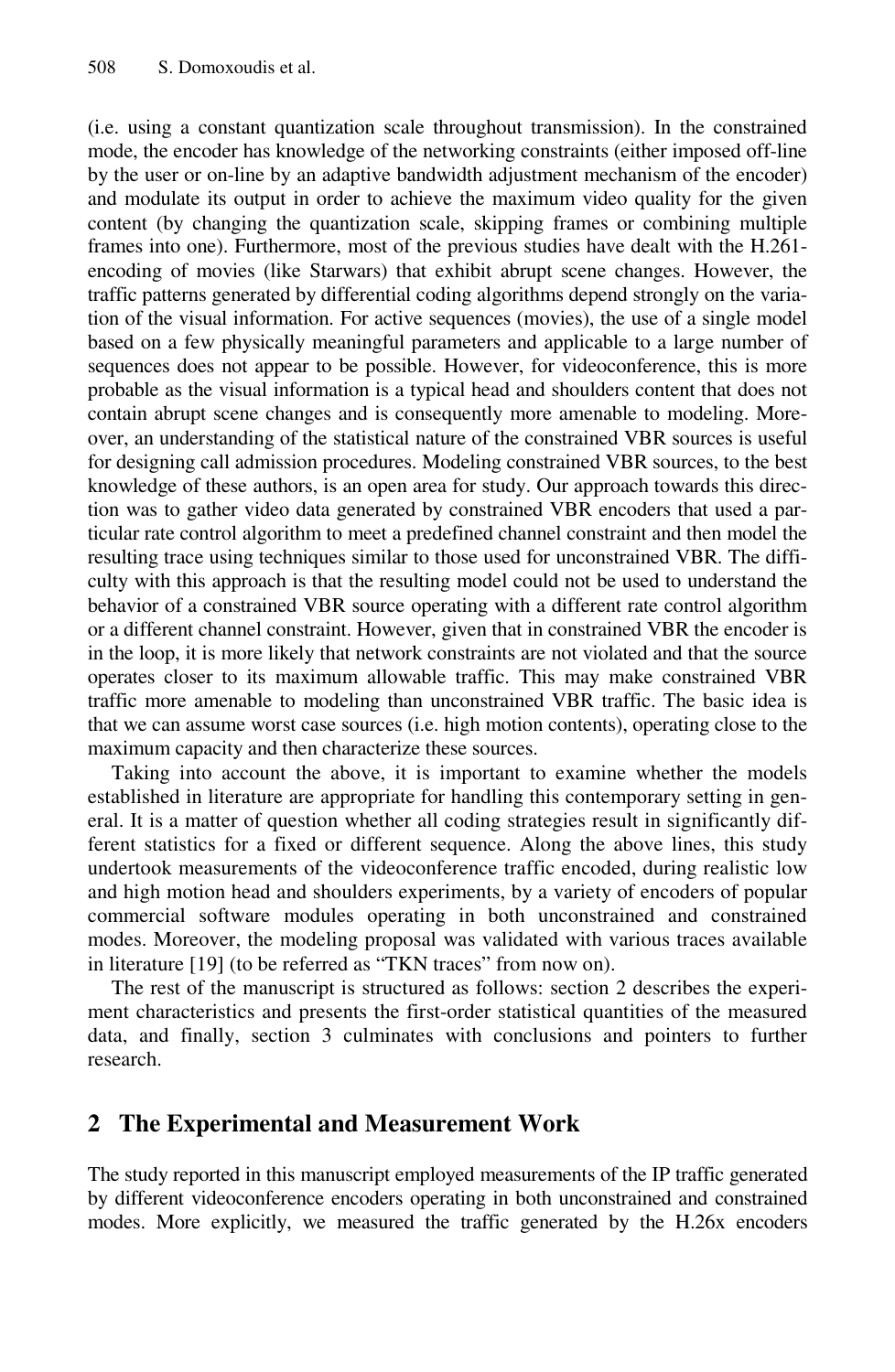(The NV, NVDCT, BVC and CellB encoders [10] were examined in [22] and it was found that they resulted in similar traffic patterns with the H.261 encoder. Hence, the modeling proposal for H.261, in the current study, is expected to be applicable for these encoders, too) included in the following videoconference software tools: ViC (version v2.8ucl1.1.6) [29], VCON Vpoint HD [30], Polycom PVX [31], France Telecom eConf 3.5 [32] and Sorenson EnVision [33]. These are: H.261, H.263, H.263+ and H.264. In particular, H.264 was examined in [23], results of which are also presented under the generic context of the current study. All traces examined are representative of the H.26x family video systems. Especially, the ViC video system uses encoders implemented by the open H.323 community [34]. These encoders are based on stable and open standards and as a consequence their examination is more probable to give reusable modeling results. At this point we must note that VCON Vpoint HD could not establish an H.264 connection with Polycom PVX and vice versa. This is due to the fact that the RTP payload format for the H.264 has still some open issues (media unaware fragmentation). More explicitly, the clients use different RTP payload types to communicate.

For all the examined encoders, compression is achieved by removing the spatial (intraframe) and the temporal (interframe) redundancy. In intraframe coding, a transform coding technique is applied at the image blocks, while in interframe coding, a temporal prediction is performed using motion compensation or another technique. Then, the difference or residual quantity is transform coded. Here, we must note that the ViC H.261 encoder [12], [15] performs only intraframe coding oppositely to the H.261 encoders of Vpoint, eConf and EnVision, where blocks are inter or intra coded. The above encoding variations influence the video bit rate performance of the encoders and as a consequence the statistical characteristics of the generated traffic traces.

At this point, we may discuss about the basic functionality of the examined video systems which is a fundamental factor in the derived statistical features of the encoded traffic and a basic reason of the experiments' philosophy we followed. The rate control parameter (bandwidth and frame rate) sets a traffic policy, i.e. an upper bound on the encoded traffic according to the user's preference (obviously depending on his/her physical link). An encoder's conformation to the rate control of the system is commonly performed by reducing the video quality (and consequently the frame size quantity) through the dynamic modulation of the quantization level. In the case of ViC, a simpler method is applied. The video quality remains invariant and a frame rate reduction is performed when the exhibited video bit rate tends to overcome the bandwidth bound. In fact, in ViC, the video quality of a specific encoder is a parameter determined a priori by the user. In the case of Vpoint, Polycom, eConf and EnVision, the frame rate remains invariant and a video quality reduction is performed when the exhibited video bit rate tends to overcome the bandwidth bound. This threshold can be set through the network setting of each client. Moreover, Vpoint utilizes adaptive bandwidth adjustment (ABA). ABA works primarily by monitoring packet loss. If the endpoint detects that packet loss exceeds a pre-defined threshold, it will automatically drop to a lower conference data rate while instructing the other conference participant's endpoint to do the same.

Two experimental cases were examined as presented in Table 1 (TKN traces are also included). Case 1 included experiments where the terminal clients were operating in unconstrained mode while Case 2 covered constrained-mode trials. In both Cases, two "talking-heads" raw-format video contents were imported in the video systems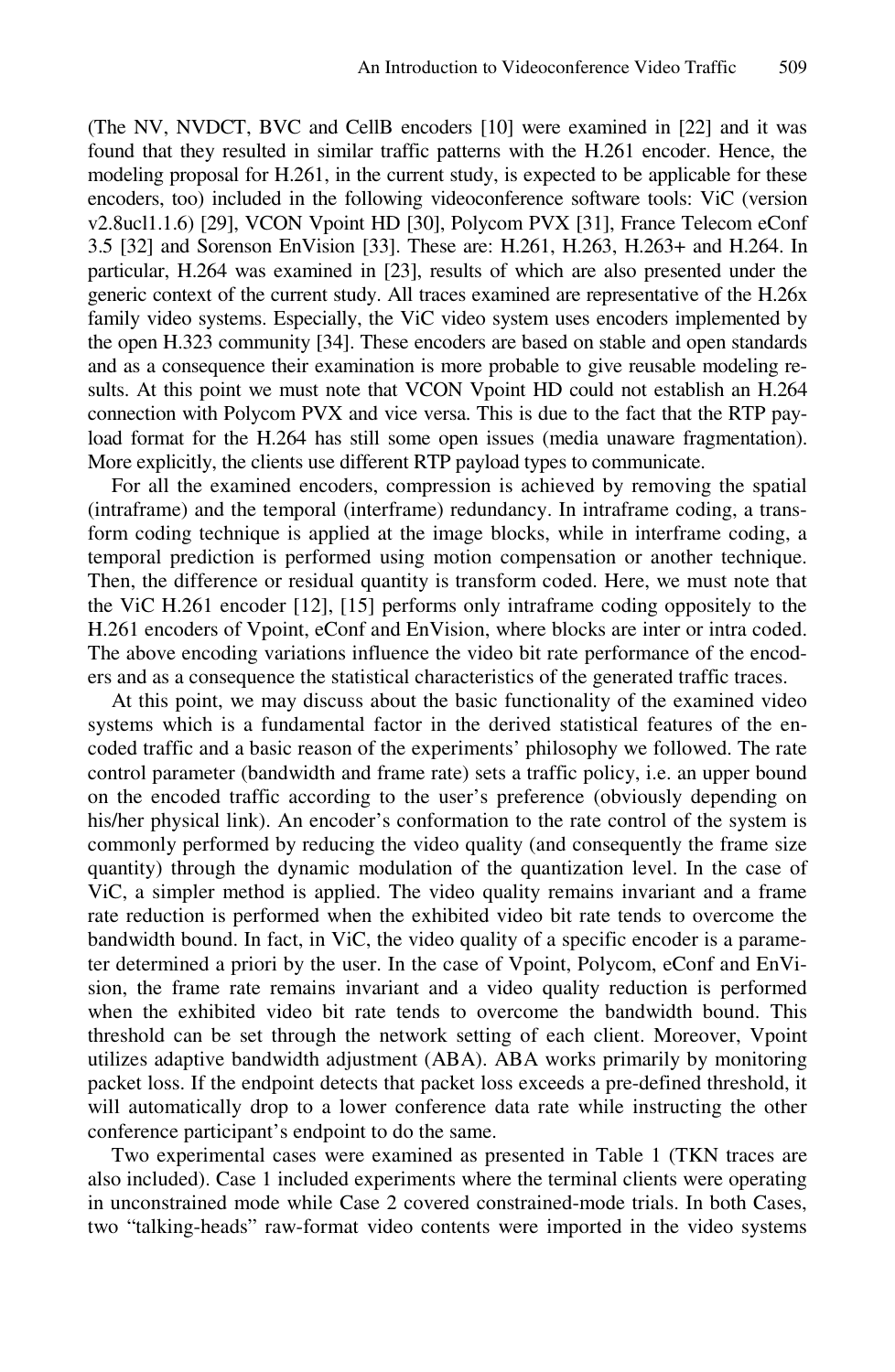through a Virtual Camera tool [35] and then peer-to-peer sessions of at least half an hour were employed in order to ensure a satisfactory trace length for statistical analysis. These contents were offline produced by a typical webcam in uncompressed RGB-24 format: one with mild movement and no abrupt scene changes, "listener", (to be referred as VC-L) and one with higher motion activities and occasional zoom/span, "talker" (VC-H). The video size was QCIF (176x144) in both Cases and all scenarios (VC-H and VC-L). In Case 1, no constraint was imposed either from a gatekeeper or from the software itself. The target video bit rates that were imposed in Case 2 are shown in Table 1. In each case, the UDP packets were captured by a network sniffer and the collected data were further post-processed at the frame level (It is important to note here, that analysis at the MacroBlock (MB), as in [18], level has been examined and found to provide only a typical smoothing in the sample data. We believe that the analysis at the frame level is simpler and offers a realistic view of the traffic.) by tracing a common packet timestamp. The produced frame-size sequences were used for further statistical analysis.

Specific parameters shown in Table 1, for the VC-H and VC-L traces, depend on the particular coding scheme, the nature of the moving scene, and the confidence of the measured statistics. Moreover, traffic traces available in literature where used for further validation. Specifically, the traces used were: "office cam" and "lecture room cam" (from the TKN library). These traces were offline H.263 encoded in a constrained and unconstrained mode.

Some primary conclusions, as supported by the experiments' results (see Table 1), arise concerning the statistical trends of the encoders' traffic patterns. Specifically, H.263+ produces lower video bit rate than H.263 and H.261 do. This was expected, since the earlier encoder versions have improved compression algorithms than the prior ones (always with respect to the rate produced). Finally, for all the encoders, the use of the VC-H content led to higher rate results (as reasonable). Similar results were observed for the mean frame size and variance quantities. In all cases, the variance quantities of the VC-H content were higher than that of VC-L with the exception of the ViC H.263+ encoder (Case  $1 -$  Traces 5,6) where the opposite phenomenon appeared.

H.264 and the encoders used for the production of the TKN traces tend to adjust their quality in a "greedy" manner so as to use up as much of the allowed bandwidth as possible. At this point, we must note that Trace 4 of Case 2 is semi-constrained (i.e. the client did not always need the available network bandwidth). However, this particular case can be covered by the "worst-case" Case 2 – Trace 3, where the target rate is reached (full-constrained traffic).

Taking into account the above context, the following questions naturally arise:

- What is the impact of the encoders' differences on the generated videoconference traffic trends?
- Can a common model capture both types of traffic, unconstrained and constrained?
- Are the traffic trends invariant of the constraint rate selected?
- How does the motion of the content influence the generated traffic for each encoder - and the parameters of the proposed traffic model?
- Can a common traffic model be applied for all the above cases?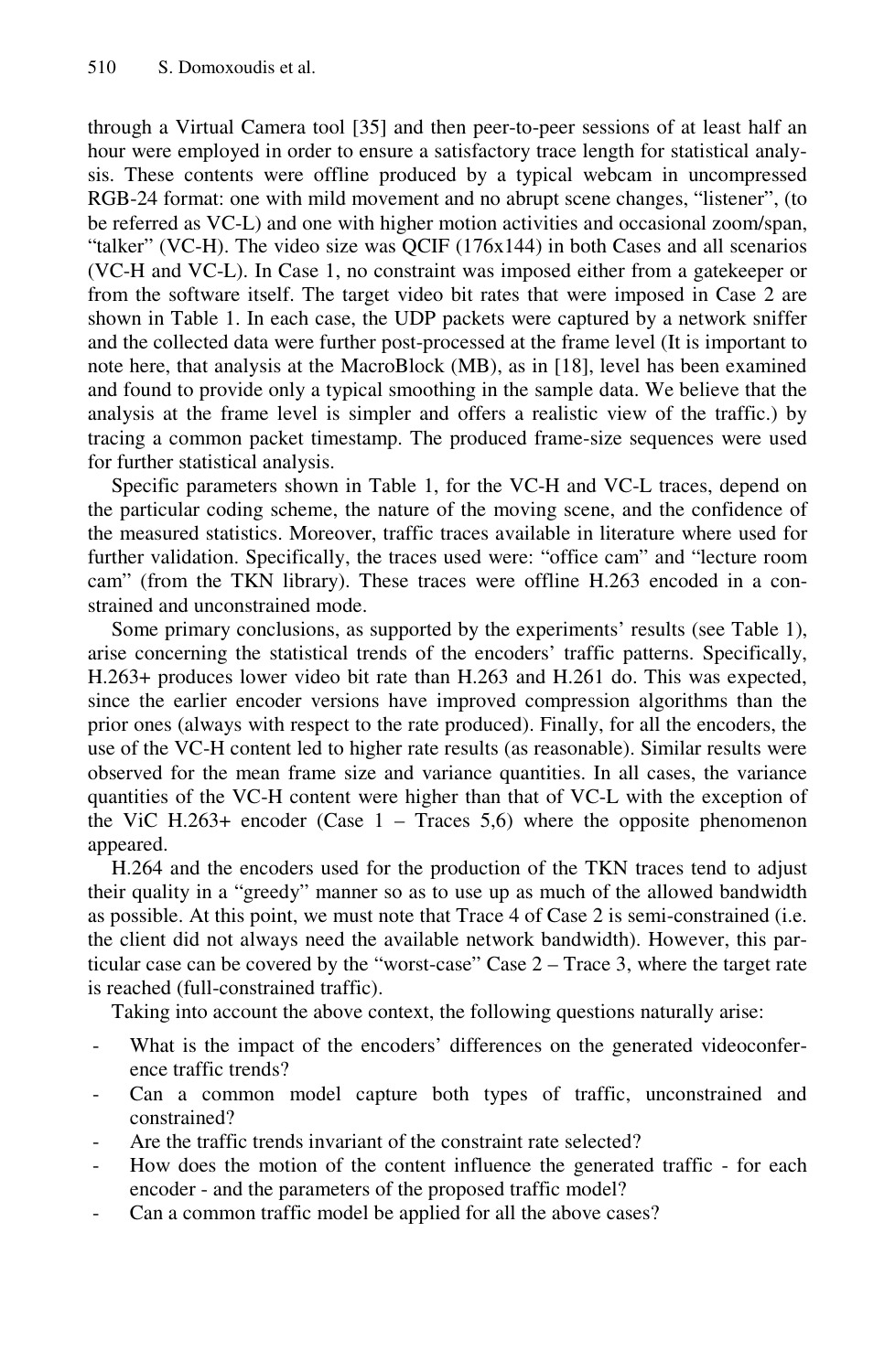| こくちくしこくりょく りしっこ                                                                                                             |
|-----------------------------------------------------------------------------------------------------------------------------|
| l                                                                                                                           |
|                                                                                                                             |
|                                                                                                                             |
| í<br>i                                                                                                                      |
| $+120$<br>֧֧֧֧֧֧֧֧֧֧ׅ֧֦֧֧֧֦֧֧֦֧֧֧֛֛֛֛֚֚֚֚֚֚֚֚֚֚֚֚֚֚֚֚֚֚֚֚֚֚֝֝֝֓֝֝֟֝֬֝֓֝֬֜֝֬֝֝֜<br>֧֧֧֧֧֧֧֧֧ׅ֧֧֧֧֧֧֚֚֚֚֚֚֚֚֚֚֚֚֚֚֚֚֚֝֝֝֝֝֝֜֜ |
| ı                                                                                                                           |
| $\frac{1}{2}$<br>۱                                                                                                          |
|                                                                                                                             |
|                                                                                                                             |
|                                                                                                                             |
|                                                                                                                             |
|                                                                                                                             |
|                                                                                                                             |
|                                                                                                                             |
|                                                                                                                             |

| Frame Rate<br>No Frames<br>Target Rate<br>Content<br>Duration<br>Encoder | Uase 1 (UNUONSTRAINED) |  |        |              | Rate       | Mean              | Variance                                                                 |
|--------------------------------------------------------------------------|------------------------|--|--------|--------------|------------|-------------------|--------------------------------------------------------------------------|
| 54006<br>700<br>3600<br>Intra H <sub>26</sub> 1                          |                        |  |        |              | Ξ          | 921               |                                                                          |
| <b>PARTIERS</b><br>PARTIERS<br>PARTIERS                                  |                        |  | 53937  |              |            | 527               | 249670<br>174130                                                         |
|                                                                          |                        |  | 54011  |              | ខេដ្ឋនិន្ទ | 603               | 56981                                                                    |
|                                                                          |                        |  | 53453  |              |            | 457               | 24588                                                                    |
|                                                                          |                        |  | 53679  |              |            | 327               | 167780<br>205200                                                         |
|                                                                          |                        |  | 53633  |              |            | 224               |                                                                          |
| 700<br>1800                                                              |                        |  | 27275  |              |            | 3009              | 731270                                                                   |
|                                                                          |                        |  | 27276  |              | 193        | 1592              | 347080                                                                   |
| 444<br>3600                                                              |                        |  | 96805  |              | 298        | 1387              | 389300                                                                   |
|                                                                          |                        |  | 91710  |              | 30         | 640               | 147790                                                                   |
| OFFICE<br>2700                                                           |                        |  | 33825  | 13           | $\Xi$      | 904               | 107160                                                                   |
| <b>ECTURE</b><br>3600                                                    |                        |  | 45459  | $\mathbb{S}$ | 62         | 618               | 136850                                                                   |
| Case 2 (CONSTRAINED)                                                     |                        |  |        |              |            |                   |                                                                          |
| 155<br>3600                                                              |                        |  | 49596  |              |            | 1306              | 48718                                                                    |
|                                                                          |                        |  | 50636  |              | 143        | 1275              | 29285                                                                    |
| 82<br><b>HOTH</b><br><b>HOTH</b><br>VOH<br>VOH<br>HOH<br>3600            |                        |  | 51331  |              |            | <b>733</b><br>619 | 8267                                                                     |
|                                                                          |                        |  | 48848  |              |            |                   |                                                                          |
| 256<br>1800                                                              |                        |  | 22501  |              |            | 2394              |                                                                          |
| 64<br>OFFICE<br>2700                                                     |                        |  | 13800  | S            | 3533338    | 1565              | $\begin{array}{l} 22\,758 \\ 27\,275 \\ 37\,316 \\ 1055\,30 \end{array}$ |
| <b>ECTURE</b><br>3600                                                    |                        |  | 16788  | <b>NO NO</b> |            | 1715              |                                                                          |
| 256<br>OFFICE<br>2700                                                    |                        |  | 13936  |              |            | 6200              | 456790                                                                   |
| <b>ECTURE</b><br>3600                                                    |                        |  | 17707  | ã            | 256        | 6505              | 540500                                                                   |
| 320<br>VC-H<br>3600                                                      |                        |  | 89911  | 24.975       | 300.92     | 1506              | 820                                                                      |
|                                                                          |                        |  | 90001  | 25           | 300.88     | 1504              | 234                                                                      |
| 320<br>VCH<br>VCH<br>VCL<br>3600                                         |                        |  | 107546 | 29.874       | 345.56     | 1446              | 11896                                                                    |
|                                                                          |                        |  | 107515 | 29.865       | 345.62     | 1447              | 12833                                                                    |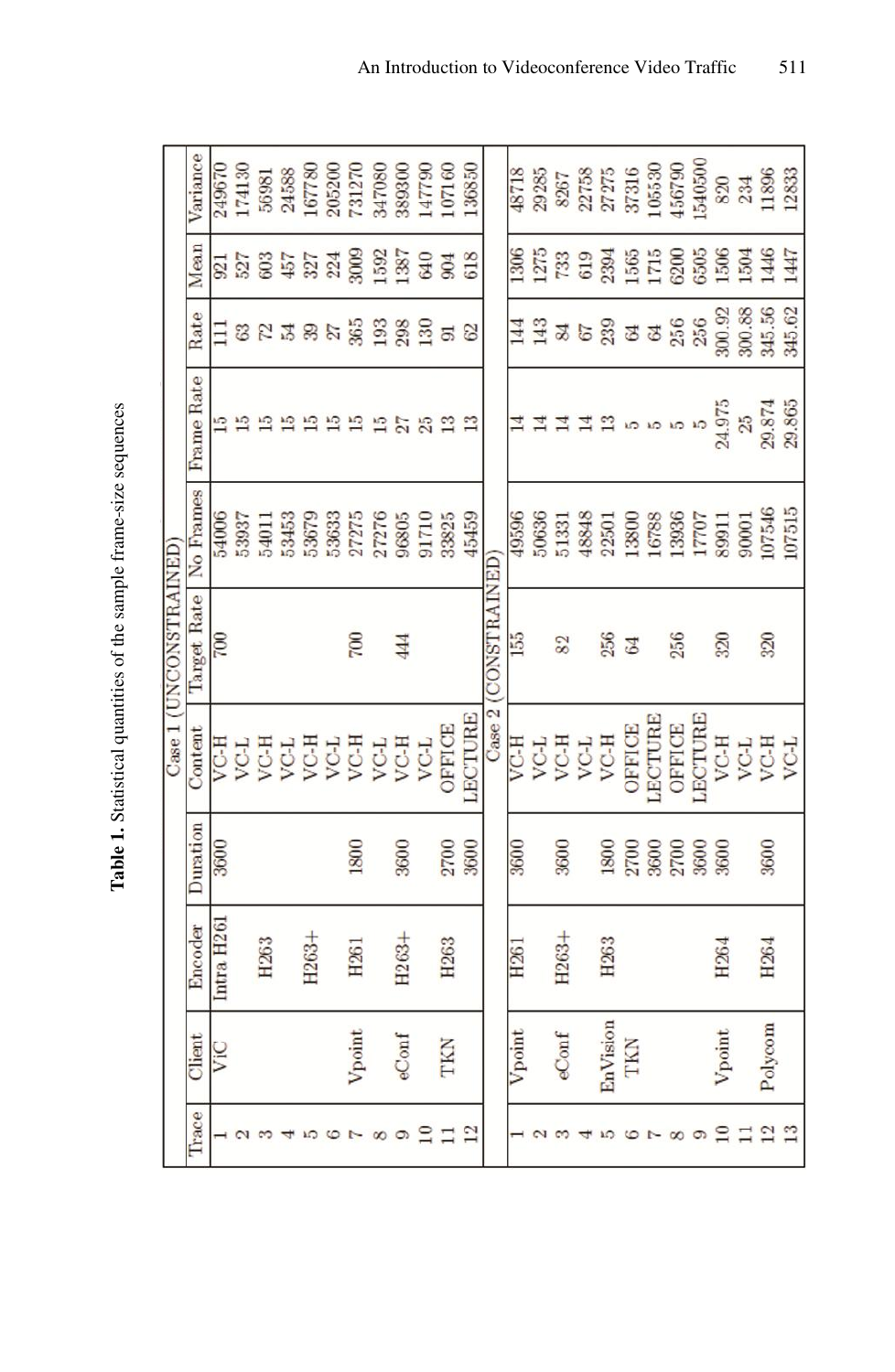## **3 Conclusions**

This paper set up a framework for modeling methods for two types of videoconference traffic: unconstrained and constrained. The analysis of extensive data that were gathered during experiments with popular videoconference terminals and different encoding schemes, as well as, of traffic traces available in literature, suggested that while the unconstrained traffic traces exhibited high short-term correlations, the constrained counterpart patterns appeared to be mostly uncorrelated, in a percentage not affecting queuing.

For future work we are going to use the measured data to develop statistical traffic models for unconstrained and constrained traffic. These models will be further validated with different videoconference contents (low motion and high motion, TKN library). Different statistical models for fitting the empirical distribution (method of moments and C-LVMAX method) will be examined.

Future work also includes the integration of the proposed models in dynamic traffic policy schemes in real diffserv IP environments. The study of semi-constrained traffic cases, although their counterpart "worst-case" full-constrained cases cover their traffic trends, is of particular interest, too.

### **References**

- 1. Jacobs, P.A., Lewis, P.A.W.: Time Series Generated by Mixtures. J. Time Series Analysis 4(1), 19–36 (1983)
- 2. Maglaris, B., Anastassiou, D., Sen, P., Karlsson, G., Robbins, J.D.: Performance Models of Statistical Multiplexing in Packet Video Communications. IEEE Transactions in Communications 36, 834–843 (1988)
- 3. Kishimoto, R., Ogata, Y., Inumaru, F.: Generation Interval Distribution Characteristics of Packetized Variable Rate Video Coding Data Streams in an ATM Network. IEEE Journal on Selected Areas in Communications 7(5), 833–841 (1989)
- 4. Chin, H.S., Goodge, J.W., Griffiths, R., Parish, D.J.: Statistics of Video Signals for Viewphone-Type Pictures. IEEE Journal of Selected Areas in Communications 7(5), 826–832 (1989)
- 5. Nomura, M., Fujii, T., Ohta, N.: Basic Characteristics of Variable Rate Video Coding in ATM Environment. IEEE Journal of Selected Areas in Communications 7(5), 752–760 (1989)
- 6. Heyman, D.P., Tabatabai, A., Lakshman, T.V.: Statistical Analysis and Simulation Study of Video Teleconference Traffic in ATM Networks. IEEE Transactions on Circuits and Systems for Video Technology 2(1), 49–59 (1992)
- 7. Cohen, D.M., Heyman, D.P.: Performance Modelling of Video Teleconferencing in ATM Networks. IEEE Transactions on Circuits and Systems for Video Technology 3(6), 408– 420 (1993)
- 8. Heyman, D.P., Lakshman, T.V., Tabatabai, A., Heeke, H.: Modeling Teleconference Traffic from VBR Video Coders. In: IEEE International Conference on Communications, vol. 3, pp. 1744–1748 (1994)
- 9. Lucantoni, D.M., Neuts, M.F., Reibman, A.: Methods for Performance Evaluation of VBR Video Traffic Models. IEEE/ACM Transactions on Networking 2(2), 176–180 (1994)
- 10. Frederick, R.: Experiences with Real-Time Software Video Compression. Xerox Parc. (1994)